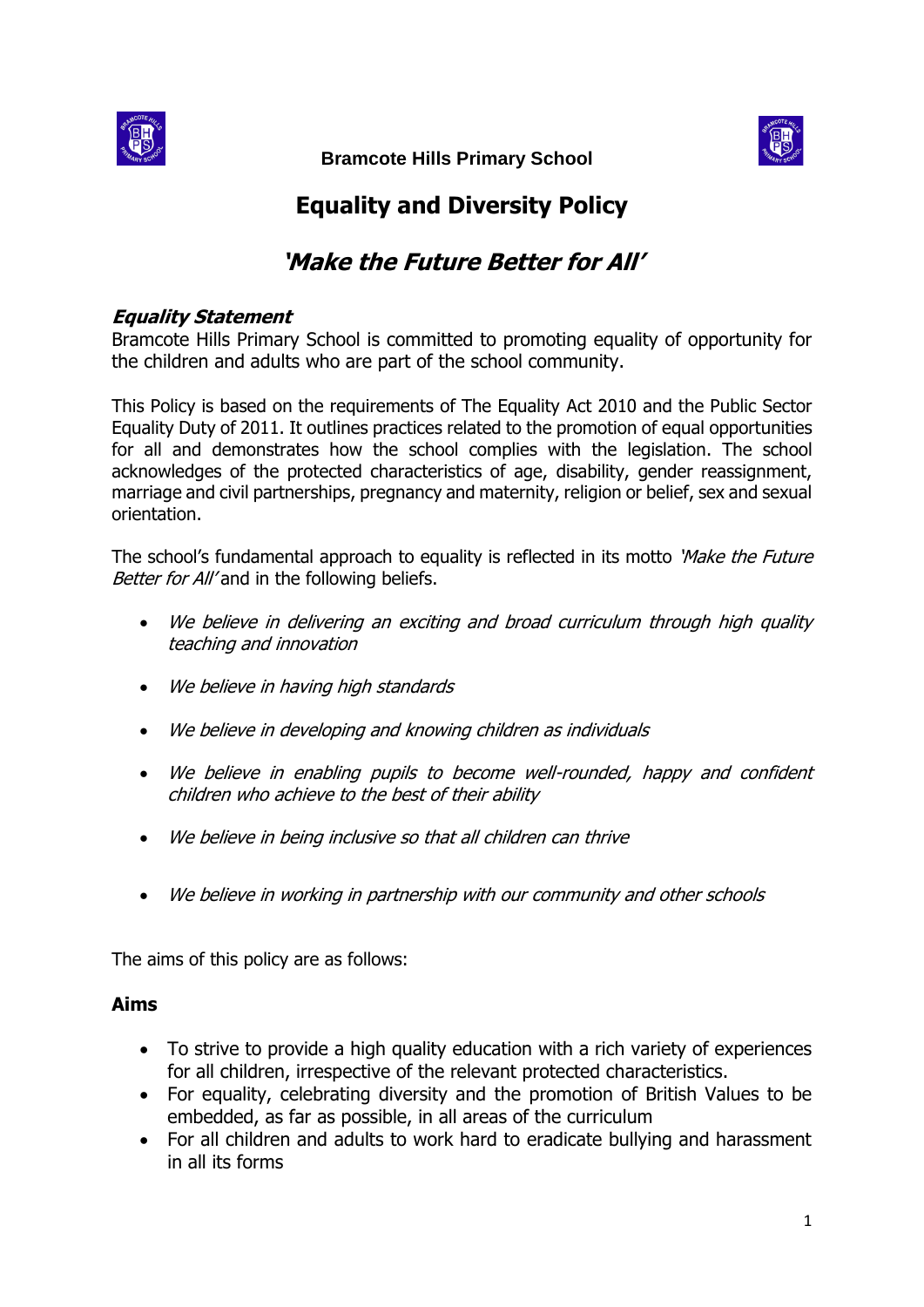- To raise the awareness of children so that they can recognise and challenge discrimination.
- To support and, if necessary, raise the self-esteem of members of minority groups.
- Advance equality of opportunity between people who share a protected characteristic and those who do not.
- Foster good relations between people who share a protected characteristic and those who do not.
- Through this policy, and associated policies, we aim to facilitate an appreciation of diversity within the school community, local area, nationally and worldwide and an awareness of, and respect for, different genders, cultures, faiths, backgrounds and lifestyle choices
- To operate sound practices of Equality when appointing and training staff. To appoint the most suitable candidate for employment or training irrespective of the protected characteristics. We aim to prepare our children for living within a society with increasing global connections and controversial issues.
- To create a culture where cultural diversity and British Values are celebrated

## **How does the school meet the requirements of the Equality Duty?**

The Equality Duty has three overarching aims. These are:

- *Eliminate unlawful discrimination, harassment and victimisation and other conduct prohibited by the Act.*
- *Advance equality of opportunity between people who share a protected characteristic and those who do not.*
- *Foster good relations between people who share a protected characteristic and those who do not.*

The Act explains that having due regard for advancing equality involves:

- *Removing or minimising disadvantages suffered by people due to their protected characteristics.*
- *Taking steps to meet the needs of people from protected groups where these are different from the needs of other people.*
- *Encouraging people from protected groups to participate in public life or in other activities where their participation is disproportionately low.*

The school fulfils the requirements of the duty cited above by following these guiding principles.

## **GUIDING PRINCIPLES**

## **Principle 1: All learners are of equal value.**

We see all learners and potential learners, and their parents and carers, as of equal value whatever their:

- age
- ability/disability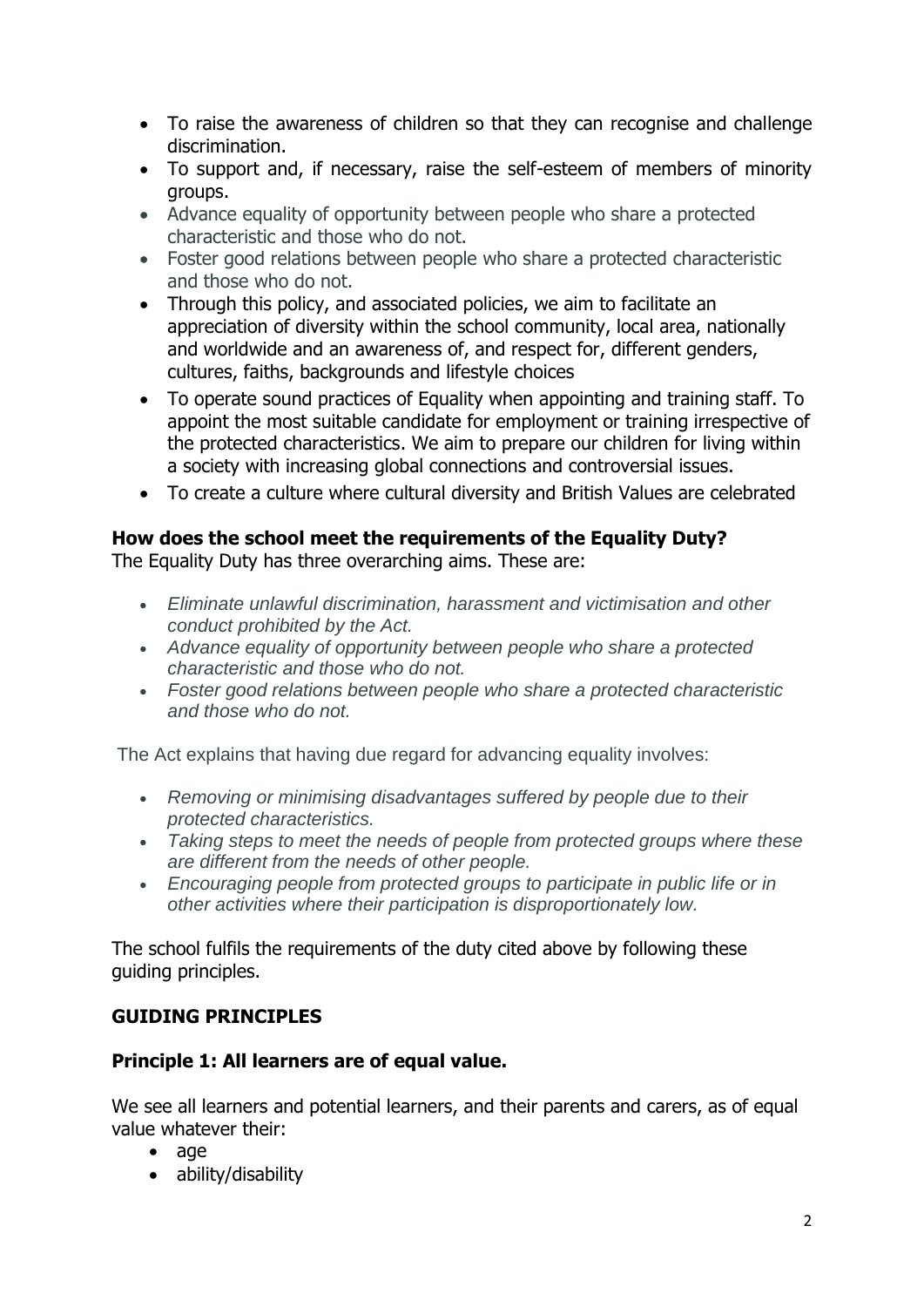- gender or gender identity
- marital status
- pregnancy or maternity status
- religious or non-religious affiliation or faith background
- sexual orientation

#### **Principle 2: We recognise, respect and celebrate difference.**

Treating people equally (Principle 1 above) does not necessarily involve treating them all the same. Our policies, procedures and activities must not discriminate but must nevertheless take account of differences of life-experience, outlook and background, and in the kinds of barrier and disadvantage which people may face, in relation to the protected characteristics.

#### **Principle 3: We foster positive attitudes and relationships, and a shared sense of cohesion and belonging.**

We intend that our policies, procedures and activities should promote positive attitudes towards people who are members of groups with the protected characteristics. Moreover, we seek to promote good relations and dialogue between people with or without these characteristics.

We intend to achieve an absence of prejudice-related bullying and incidents.

#### **Principle 4: We observe good equalities practice in staff recruitment, retention and development**

The school adopts Local Authority guidance in respect of recruitment practices which applies the principles of the Equality Act 2010 to employing and managing staff in particular.

We ensure that policies and procedures should benefit all employees and potential employees, for example in recruitment and promotion, and in continuing professional development whether or not they possess any of the protected characteristics.

#### **Principle 5: We aim to reduce and remove inequalities and barriers that already exist**

In addition to avoiding or minimising possible negative impacts of our policies, we take opportunities to maximise positive impacts by reducing and removing inequalities and barriers that may already exist between people who do or do not possess any of the protected characteristics.

#### **Principle 6: We consult and involve widely**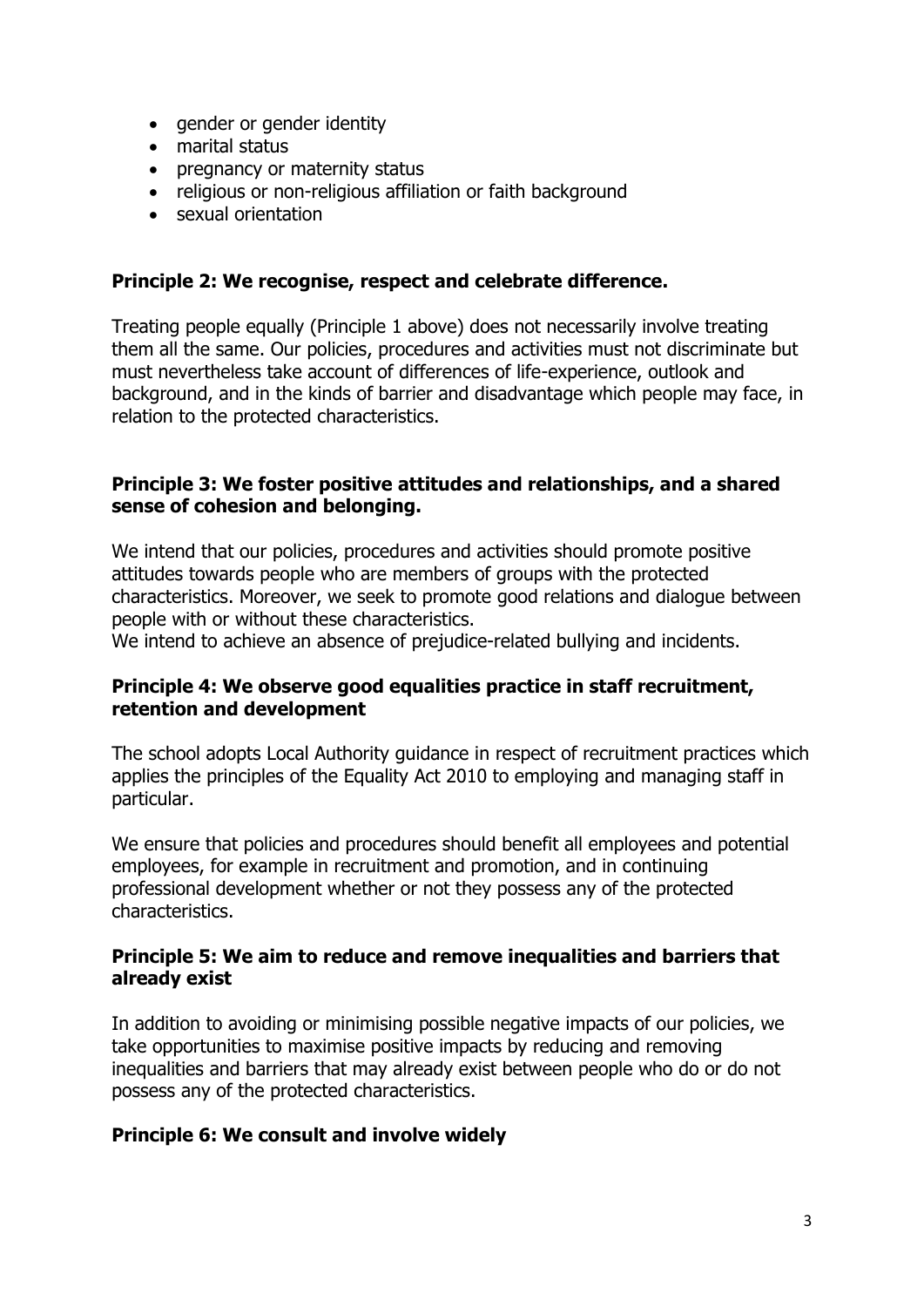We engage with a range of groups and individuals to ensure that those who are affected by a policy or activity are consulted and involved in the design of new policies, and in the review of existing ones.

#### **Principle 7: Society as a whole should benefit**

We intend that our policies and activities should benefit society as a whole, both locally and nationally, by fostering greater social cohesion, and greater participation in public life of members of all groups.

## **Principle 8: We base our practices on sound evidence**

We plan to maintain and publish quantitative and qualitative information about our progress towards greater equality in relation to the appropriate protected characteristics.

## **Principle 9: Objectives**

We formulate and publish specific and measurable objectives, based on the evidence we have collected and published (principle 8) and the engagement in which we have been involved (principle 7).

We recognise that the actions resulting from a policy statement such as this are what make a difference.

Every three years, accordingly, we draw up an action plan within the framework of the overall school improvement plan and processes of self-evaluation, setting out the specific equality objectives we shall pursue. The objectives which we identify take into account national and local priorities and issues, as appropriate.

We keep our equality objectives under review and report on progress towards achieving them.

#### **In accordance with these guiding principles and, more specifically, the school meets the requirements of equality duty by following these procedures.**

#### **Admissions, induction and attendance**

- We welcome applications from the whole community
- We base our admissions policy on a fair system, working with the authority fair access policy
- We do not discriminate against a child with a disability or refuse a child entry to our school because of any disability
- We do not discriminate against a child or their family, or prevent entry to our school, on the basis of race, colour, nationality, ethnic or national origin, religion or belief, gender, marital status, responsibility for children or other dependents, disability, sexual orientation, gender reassignment, age, political activities, socio-economic background, living situation, being a member of a travelling community or an asylum seeker or having spent convictions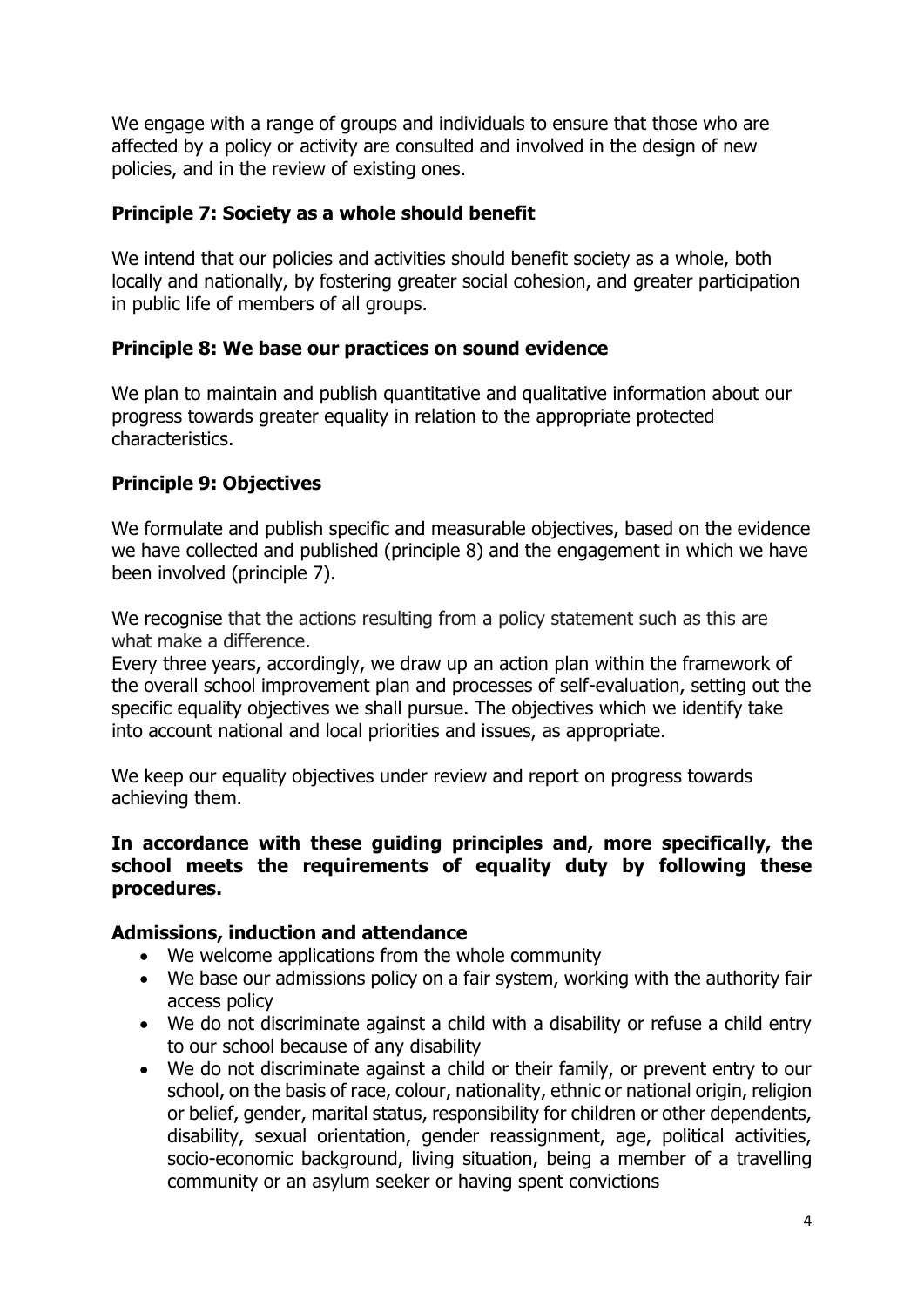- We discourage discriminatory behaviour by staff or parents and will take appropriate action
- We ensure that children and parents with disabilities can participate successfully in the activities offered by the school and in the curriculum offered whenever reasonably possible
- We try to reflect the diversity of members of our society in all our publicity and promotional materials
- We provide information in clear, concise language, whether written or spoken

## **School Curriculum**

We aim to give all our children the opportunity to succeed and reach the highest level of personal achievement. We analyse the attainment of different groups of pupils to ensure that all pupils are achieving as much as they can. We also make ongoing assessments of each child's progress. Teachers use this information when planning their lessons. It enables them to take into account the abilities of all their children.

The curriculum offered at BHPS encourages children to develop positive attitudes about themselves as well as to people who are different from themselves.

Equality and diversity is embedded as far as possible in all areas of the curriculum and pupils are given opportunities to explore prejudice and discrimination, and to positively explore difference in relation to race/ethnicity, religion/belief, gender, disability and appropriate protected characteristics.

Teaching and support staff are familiar with the equal opportunities legislation.

Teachers and support staff ensure that all children:

- Feel secure and know that their contributions are valued
- Feel good about themselves
- Appreciate and value the differences they see in others
- Take responsibility for their own actions
- Are taught in groupings that allow them all to experience success
- Use materials that reflect a range of social and cultural backgrounds without stereotyping
- Have a common curriculum experience that allows for a range of different learning styles
- Participate fully regardless of disabilities or medical needs

All staff are committed to

- Making children feel valued and good about themselves through the curriculum
- Ensuring that children have equal access to learning
- Ensuring each child receives the widest possible opportunity to develop their skills and abilities
- Regularly reviewing the teaching within each subject area as well as with the resources that are available to support this so that both the diversity of the school, local community and wider society as a whole are represented in this
- Avoiding stereotypes or derogatory images in the selection of books or other visual material
- Celebrating a wide range of festivals
- Creating an environment of mutual respect and tolerance
- Helping children to understand that discriminatory behaviour and remarks are hurtful and unacceptable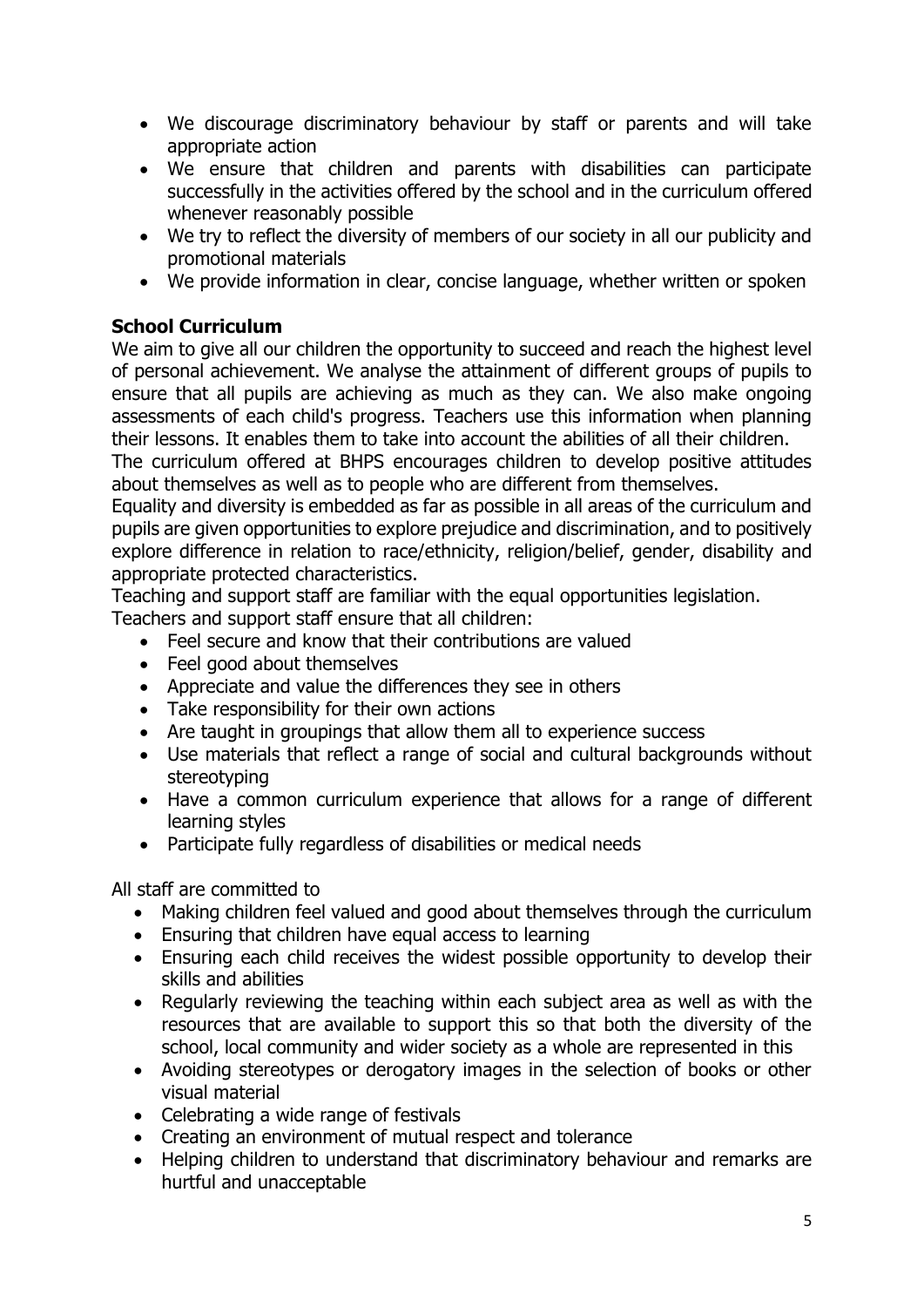- Ensuring that the curriculum offered is inclusive of children with special educational needs and children with disabilities
- Ensuring that children learning English as an additional language have full access to the curriculum and are supported in their learning
- Data is collected with regard to the attainment and achievement of all pupils in order to inform the planning and provision of support to individuals and groups of pupils
- We recognise the specific assessment needs of pupils with additional needs such as EAL, SEND, etc, and also the importance of scrutinising assessment materials for cultural bias

#### **Valuing Diversity in Families**

- We welcome the diversity of family lifestyles and work with all families
- We encourage children to contribute stories of their everyday life
- We encourage parents/carers to take part in the life of BHPS and to contribute fully

## **Food and dietary needs**

We work in partnership with parents to ensure that the medical, cultural and dietary needs of children are met as far as is reasonably possible.

We help children to learn about a range of food, and of cultural approaches to mealtimes and eating, and to respect the differences among them

#### **Events**

- Events are arranged to ensure that all families may become involved in the life of the school if they wish
- Information about events and meetings is communicated in a variety of ways (e.g. electronically, written and verbal), to ensure that all parents have information about, and access to, the meetings

#### **Planned and unplanned activities**

Teachers approach activities from an equality perspective whenever possible. (e.g. using stories from other cultures – a multicultural approach, having positive images of people with disabilities or from a variety of ethnic groups on display, using names from both gender groups or different ethnic groups within teaching resources.

It is possible for incidents/issues to arise on a day to day basis that are not planned. Teachers will use their professionalism to 'spot' the opportunity to discuss equality issues and challenge stereotypes, misconceptions and discrimination whenever possible. This will be beneficial as discussing issues as they arise is often more meaningful to children.

In addition to this approach however there is the need to tackle some subjects deliberately so that children are encouraged to consider important issues.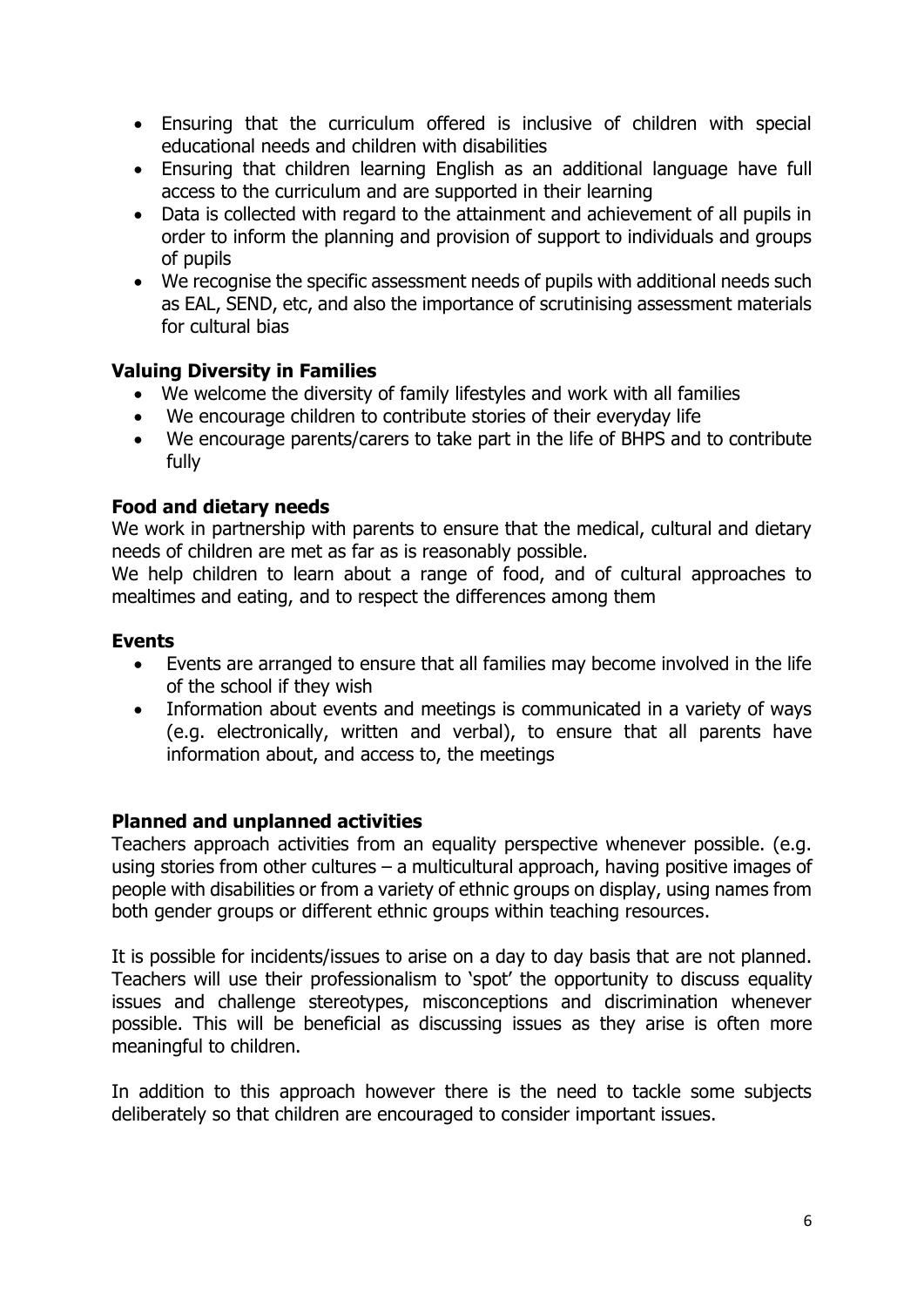The school believes that all children should have full access to the curriculum and wider range of activities available (including extra-curricular activities, swimming, residential trips) regardless of any disability they may face.

#### **Positive images and visitors**

Staff recognise that a useful teaching technique is to use positive images of members of different groups whenever possible. These can be visual images (eg. historical or fictitious) and can be very effective when challenging stereotypes. Staff will often invite visitors to come to school when studying a number of issues. This is an ideal way of promoting positive role models from minority groups. Visits can also be arranged to enable children to experience a completely new stimulus that can't be replicated in school.

#### **Groupings**

Staff work with significant thought when grouping children for all manner of activities in school. Generally, children will not be grouped according race, religion, gender or disability. There may be some occasions when children will be grouped according to gender such as Sex and Relationship Education or girls' football team (used to give girls an opportunity in what is stereotypically a boys' sport).

#### **Selection for Activities**

Selecting children for certain activities can be very difficult, especially when there are a limited number of places available. Teachers often have to consider making the most of the skills of a Gifted and Talented child, giving a 'turn' to some children who do not push themselves forward, being democratic and allowing voting systems; and ensuring that the school does its best to allow all groups within school to be represented in activities such as the School Council. It is not always possible to meet all these needs but, from an Equality perspective, the school does not discriminate against pupils because of any of the protected characteristics. Some sports teams will be selected on the grounds of ability. Sometimes, activities are made available to older children on the understanding that younger pupils will 'get their turn' when they are older. The school does make an active effort to ensure that all groups within school are represented as far as is practically possible.

#### **New Pupils**

The school recognises the need to respond quickly to the needs of new pupils. From an equality perspective, this may mean training staff quickly and making children aware in order to support a pupil with a disability. It may require bilingual signage to support a child while they learn English or some lessons that promote another culture that children might be unfamiliar with.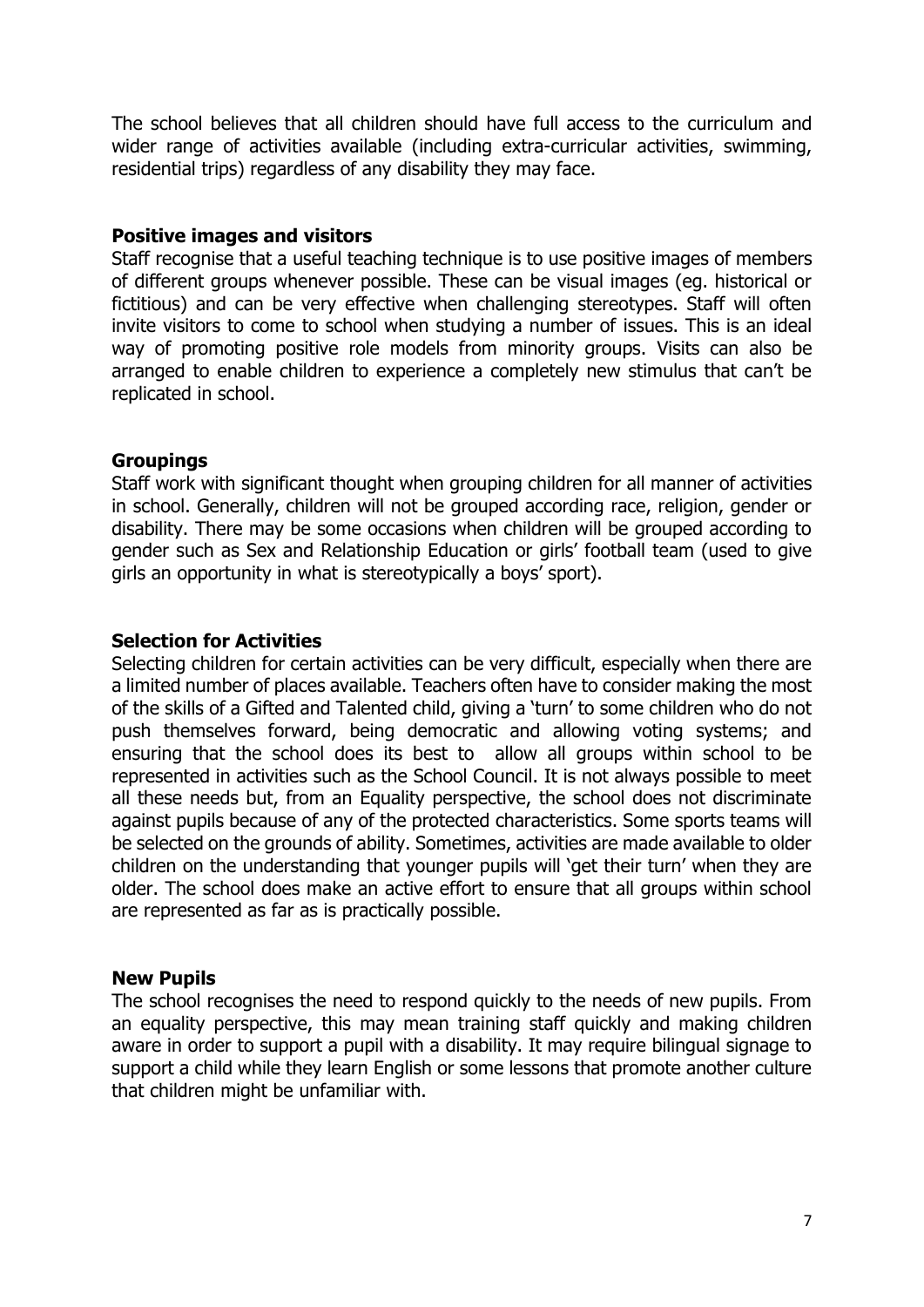## **Language**

The English language is steeped in history and is evolving all of the time. The staff at BHPS are aware that our choice of language is significant and terms that used to be utilised without a second thought could now be inappropriate, or at worse, offensive. For example, we would choose to use the term *traitor* rather than *black leg, person* with a disability rather than *disabled* or *handicapped, person with epilepsy* rather than epileptic, firefighter rather than fireman.

## **Responsibilities**

In our school, all members of the school community have a responsibility towards supporting the equality agenda. Responsibilities are laid out as follows:

**The Governing Body** is responsible for ensuring that:

- The school complies with all equality legislation relevant to the school community
- The school's Equality Policy is maintained and updated regularly
- The Headteacher and SLT are held to account for the communication and implementation of school policies
- Procedures and strategies related to the policy are implemented
- Governors have an overview of all racist incidents or incidents which are a breach of this policy and ensuring that appropriate policies are in place that take appropriate resulting action
- Progress towards equality objectives is monitored carefully

## **The Head Teacher and Senior Leadership Team** are responsible for:

- Providing leadership and vision in respect of equality
- Initiating and overseeing the development and regular review of equality policies and procedures
- Ensuring the effective communication of the policies to all pupils, staff and stakeholders
- Ensuring that all who enter the school are aware of, and comply with, the Equality Policy;
- Ensuring that staff are aware of their responsibilities and are given relevant training and support
- Taking appropriate action in response to racist incidents, or any acts of discrimination against people with protected characteristics
- Providing appropriate role models for all staff and pupils
- Ensuring the school carries out its statutory duties effectively

## **All staff** are responsible for:

- Proactively following this policy and any associated guidelines
- Providing role models for pupils through their own actions
- Dealing with incidents of discrimination and knowing how to identify and challenge bias and stereotyping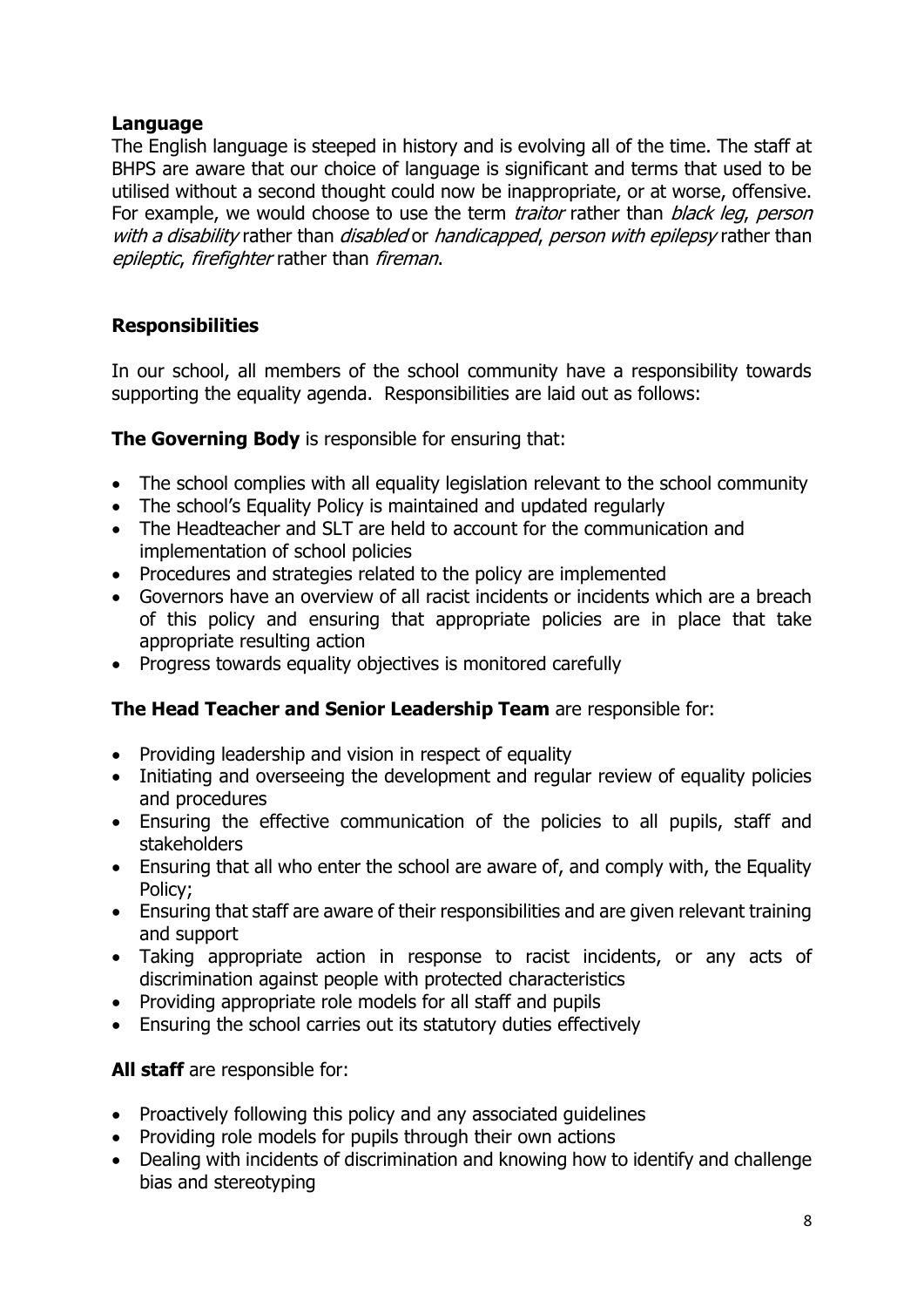- Not discriminating on grounds of race, disability, or any of the protected characteristics
- Keeping up to date with equalities legislation by attending training events organised by the school or Local Authority or recognised training provider

#### **Our pupils are responsible for:**

- Treating others kindly and fairly without prejudice, discrimination or harassment
- Attending and engaging in their own learning as well as helping other pupils to learn
- Telling staff about any prejudiced related incidents that occur
- Standing up for what is right
- Not being a bystander

#### **Our parents are responsible for:**

- Supporting our school in its implementation of this policy
- Following the school policy through their own behaviour
- Ensuring their children attend and engage in the learning
- Telling staff about any prejudice related incidents that occur
- Contributing positively towards the meeting of our objectives

#### **Visitors and contractors are responsible for:**

• Knowing and following our policy

We ensure that the commitments embodied in our mission statement for equality permeate the full range of our policies and practices:

- Equality and Diversity
- Teaching and Learning
- Assessment
- Behaviour discipline and exclusions
- Induction
- Admissions and attendance
- The curriculum
- All subjects
- Staff recruitment and retention
- Governor/staff training and professional development
- Visits and visitors.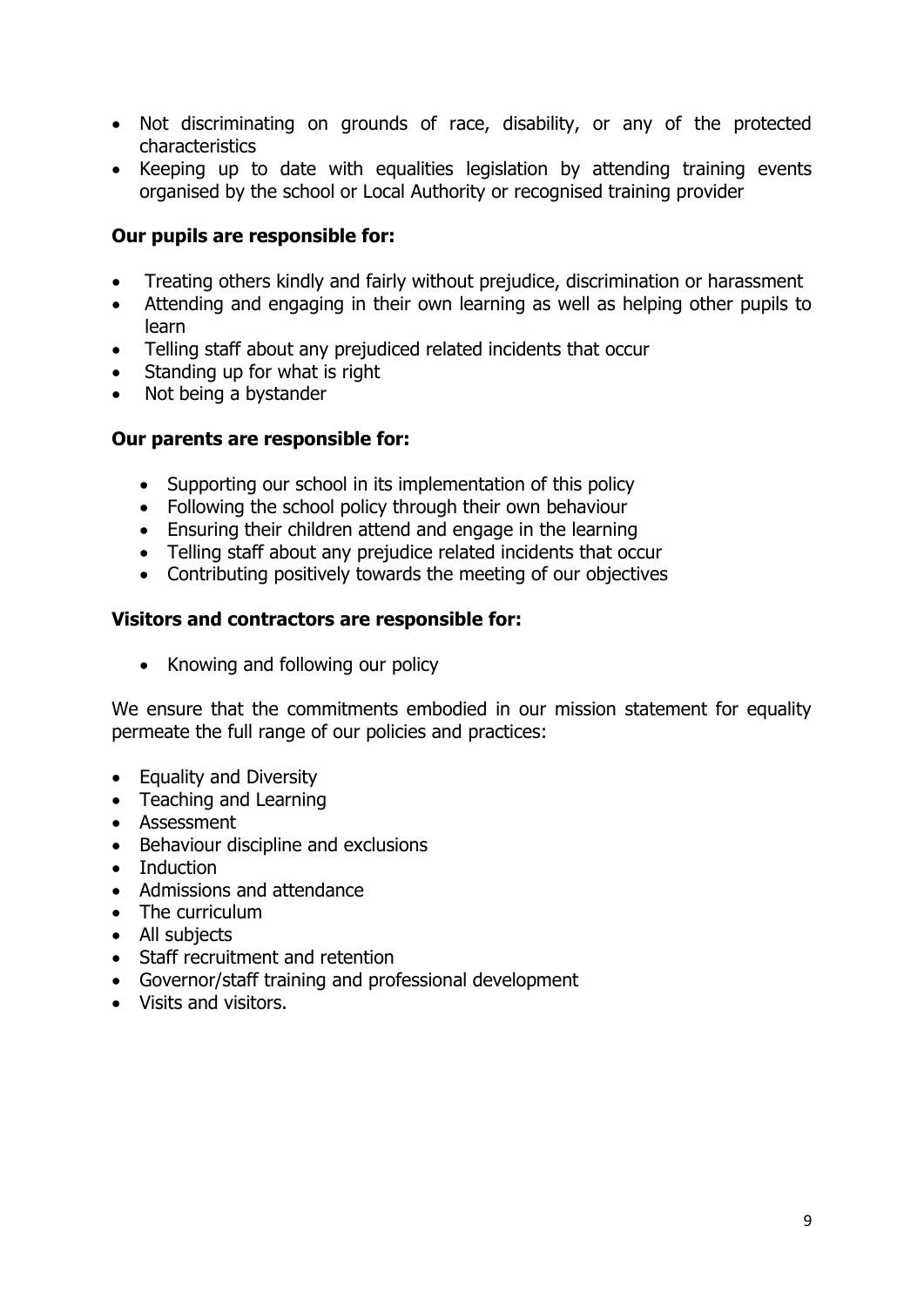## **Context**

The policy is *our* policy should match the needs of *our* school and therefore may differ from documentation produced by other institutions. For example, at the time of writing there is a relatively small percentage of children from disadvantaged backgrounds. This means that we have to work harder than some schools to diminish the differences of experience between disadvantaged pupils and 'non-disadvantaged' pupils. Despite having a healthy ethnic mix, we do not have many pupils from black backgrounds and so need to promote positive black images whenever possible. We educate children to challenge racism in all its forms. Conversely, we have a number of female parent/carers who are professionals who we can draw on as role models.

## **Staffing and Staff Development**

We recognise the need for positive role models and distribution of responsibility among staff. We undertake to encourage the career development and aspirations of all individuals. It is our policy to provide staff with training and development, which will increase awareness of the needs of different groups of pupils in the various dimensions of equality of opportunity.

## **Breaches of the Policy**

Complaints about the implementation of this policy or any infringement of it are to be dealt with in accordance with the school's Complaints Policy, Staff Code of Conduct, Behaviour and Disciplinary Procedures.

## **Availability**

This policy is available to all staff on the school network. There will also be a section on the school website for all policies.

## **Monitoring**

It is our intention that a robust policy should be one that is visible in the day to day life of the school. Therefore, there a number of monitoring procedures outlined below that seek to ensure that the principles outlined above permeate through to the level of the children.

• Classroom Checklist

Appendix 2 details the checklist that will be used in classes on an annual basis to ascertain whether some of the day to day practices are being followed in classrooms. These will be completed by Class Teachers, children and the Head Teacher and results will be reported to governors via a Monitoring Summary Form.

• Whole school Checklist for Procedures

This will be completed by the SLT and the named Governor for Equal Opportunities (or PPC committee if there is no named Governor). This will be done on biannual basis and the areas to be analysed are detailed in appendix 3.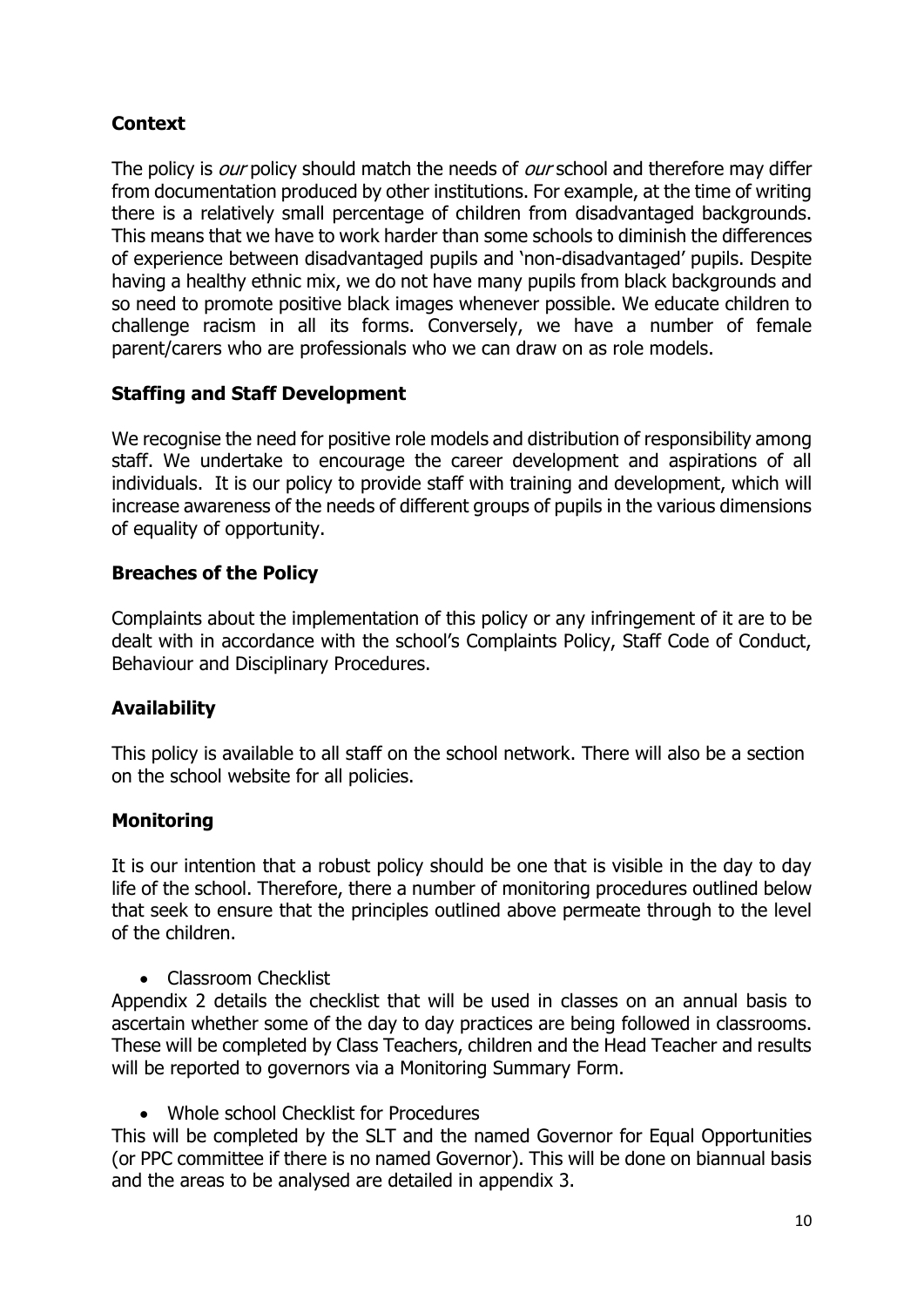## • Harassment

The school will monitor incidents of harassment and treat them separately to other behavioural issues. The findings of this monitoring will be reported on an annual basis in the Head Teacher's report to Governors. Appendix 4 shows the form to be used for recording such incidents and also includes a flow chart of action to be taken. This shows how some children may meet more serious sanctions at a swifter rate if they perpetrate unacceptable harassment that challenges the school's stance on Equal Opportunities. All incidents will be dealt with calmly and sanctions will be used with discretion taking into account a child's maturity, intellectual capacity and the frequency of the incidents.

• Behaviour

The exclusion and other behavior records will be analysed in light of the protected characteristics.

## **Appendices**

- 1. Details of the schools approach to PSHE
- 2. Classroom Checklist
- 3. School Checklist
- 4. Discrimination monitoring form and flowchart
- 5. Equality and Diversity Action Plan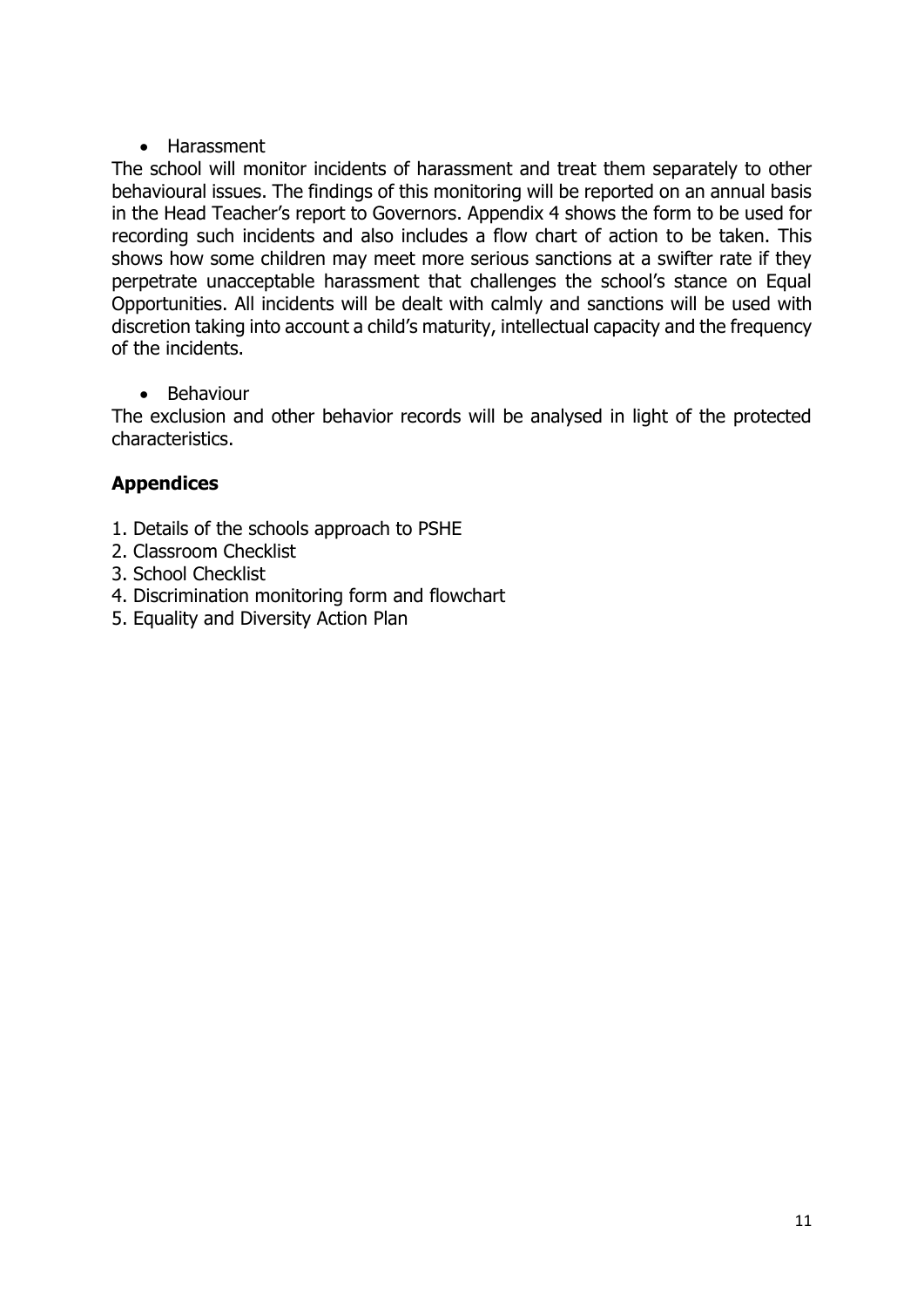# *Appendix 1*

# The school currently adopts the 3D scheme for PSHE

#### *Appendix 2*

#### **Classroom Checklist**

| <b>Curriculum</b>                                                                     |  |
|---------------------------------------------------------------------------------------|--|
| Does the curriculum have deliberately planned activities that raise awareness about   |  |
| Equality and Diversity issues?                                                        |  |
| Does the curriculum have the strand of Equality running through it as often as        |  |
| possible?                                                                             |  |
| Do I tackle issues of Equality as they arise in my classroom?                         |  |
| Do my assemblies promote issues of Equality and British Values?                       |  |
| <b>Displays</b>                                                                       |  |
| Do my displays (at least one) show people from different ethnic, gender, disability   |  |
| groups?                                                                               |  |
| Do the roles that characters have in displays challenge stereotypes of gender, race   |  |
| and disability?                                                                       |  |
| Does every child have a piece of work on display?                                     |  |
| Do I have some dual labelling in my room to reflect makaton symbols or other          |  |
| languages?                                                                            |  |
| Am I aware of materials from different cultures when using drapes?                    |  |
| <b>Groupings</b>                                                                      |  |
| When choosing groups, especially in PE, do I use a mixture of the following           |  |
| strategies; Friendship groups?                                                        |  |
| Teacher chosen mixed gender groups?                                                   |  |
| Teacher chosen mixed race groups?                                                     |  |
| Teacher chosen mixed ability groups?                                                  |  |
| Teacher chosen single gender groups to break stereotypes, e.g. a group of girls to    |  |
| practise and demonstrate a football skill?                                            |  |
| Do I always praise friendship groups that have a mix of gender?                       |  |
| Do I always mix up gender groups when children line up?                               |  |
| Do deliberately choose different children to carry out tasks in school                |  |
| <b>Literature</b>                                                                     |  |
| Do the books the children read reflect a multicultural society where women, older     |  |
| people and people with disabilities are reflected in a positive way?                  |  |
| Do I always challenge stereotypes of race, age, gender and disability when they       |  |
| occur in books?                                                                       |  |
| <b>Circle Times</b>                                                                   |  |
| Do I use sharing activities to allow personal interests and cultural backgrounds to   |  |
| be valued?                                                                            |  |
| Do I discuss racist, sexist or other incidents of discrimination whenever they occur? |  |
| Have any of the visitors that have spoken to my class this year been members of a     |  |
| minority ethnic group or people with disability?                                      |  |
|                                                                                       |  |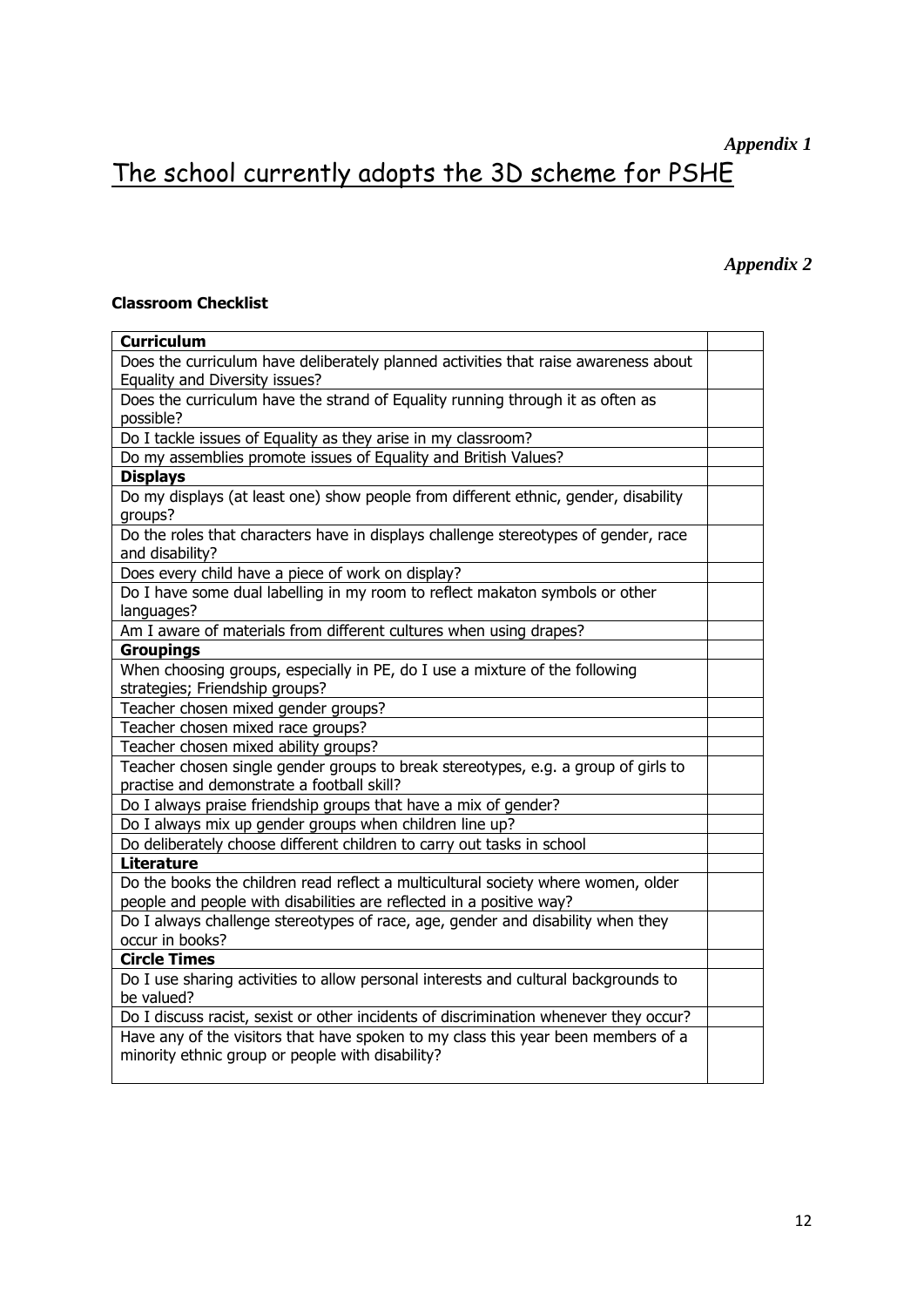#### **School Checklist**

## *Appendix 3*

| Does the Head Teacher report to the governing body on incidents of harassment?                                                                                                                                 |  |
|----------------------------------------------------------------------------------------------------------------------------------------------------------------------------------------------------------------|--|
| Does the school monitor the performance, academic and otherwise, of different groups of<br>learners? (including children with disabilities)                                                                    |  |
| Does the school adopt an equality approach when appointing staff?                                                                                                                                              |  |
| Do staff have equal access to training and development opportunities?                                                                                                                                          |  |
| Does the school take steps to take account of disabled children's and adults' needs, even if<br>this means treating them more favourably.                                                                      |  |
| Does the school have an up to date access plan?                                                                                                                                                                |  |
| Does the Head Teacher report to the governing body on an annual basis regarding<br>whether pupils with disabilities have taken part in activities such as day visits, residential<br>visits, sports days etc.? |  |
| Do results of the monitoring procedures, including use of checklists, feed back into the<br>School Improvement Plan or a separate action plan?                                                                 |  |
| Has the school taken adequate steps to meet the needs of new children who have entered<br>school?                                                                                                              |  |
| Does the school take part in special events such as deaf awareness weeks?                                                                                                                                      |  |
| Is information available to parents, visitors, pupils and staff in formats which are accessible<br>if required? Is everyone aware of this?                                                                     |  |
| Does the school review its Equality and Diversity Policy and Practices every two years?                                                                                                                        |  |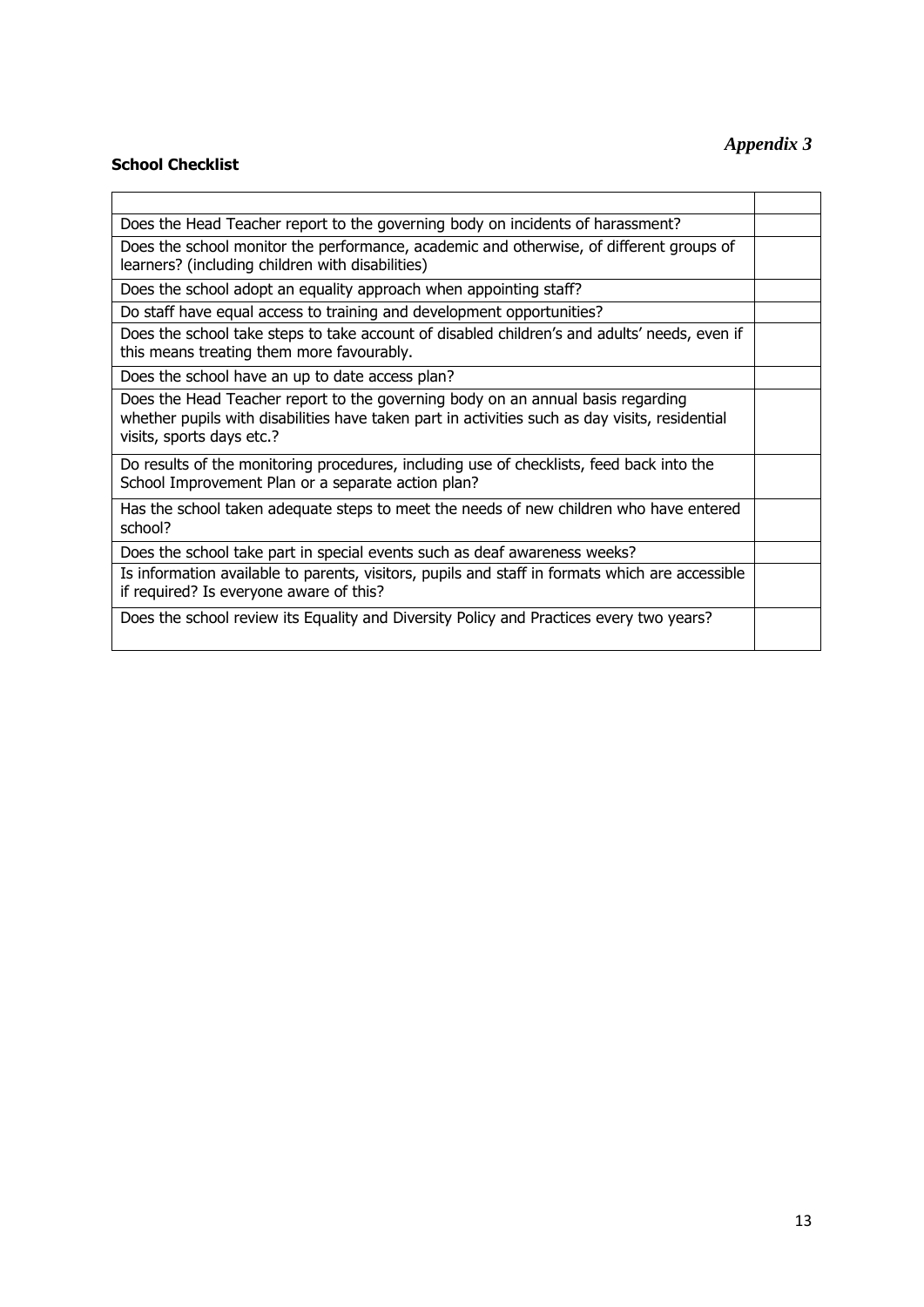#### **Appendix 4**

#### **Discriminatory Behaviour Monitoring Form**

## **Reported by \_\_\_\_\_\_\_\_\_\_\_\_\_\_\_\_\_\_\_\_\_\_\_\_\_\_\_\_\_\_\_\_\_\_\_\_ Date \_\_\_\_\_\_\_\_\_\_\_\_\_\_**

| <b>Alleged</b><br>perpetrator | <b>Alleged</b><br><b>Victim</b> |  |
|-------------------------------|---------------------------------|--|
| M/F                           | M/F                             |  |
| <b>Black</b>                  | <b>Black</b>                    |  |
| White                         | White                           |  |
| Asian                         | Asian                           |  |
| Other (specify)               | Other                           |  |
|                               | (specify)                       |  |
| Disability                    | Disability                      |  |
| Year group                    | Year group                      |  |

#### **Type of Incident**

| Race                | Assault               |  | <b>Location</b> |  |
|---------------------|-----------------------|--|-----------------|--|
| Gender              | Comments & 'jokes'    |  | Hall            |  |
| Disability          | Graffiti              |  | Classroom       |  |
| Age                 | Name calling, insults |  | Playground      |  |
| Religion            | <b>Threats</b>        |  | Corridor        |  |
| <b>Bullying</b>     | Ridicule of culture   |  | <b>Toilets</b>  |  |
| Homophobia          | Discrimination        |  | Cyber           |  |
| Gender              | Other (specify)       |  | Other (specify) |  |
| <b>Reassignment</b> |                       |  |                 |  |
|                     |                       |  |                 |  |

| <b>Details of incident</b> | Action taken (stage on flow chart) |  |  |  |
|----------------------------|------------------------------------|--|--|--|
|                            |                                    |  |  |  |
|                            |                                    |  |  |  |
|                            |                                    |  |  |  |
|                            |                                    |  |  |  |
|                            |                                    |  |  |  |
|                            |                                    |  |  |  |
|                            |                                    |  |  |  |
|                            |                                    |  |  |  |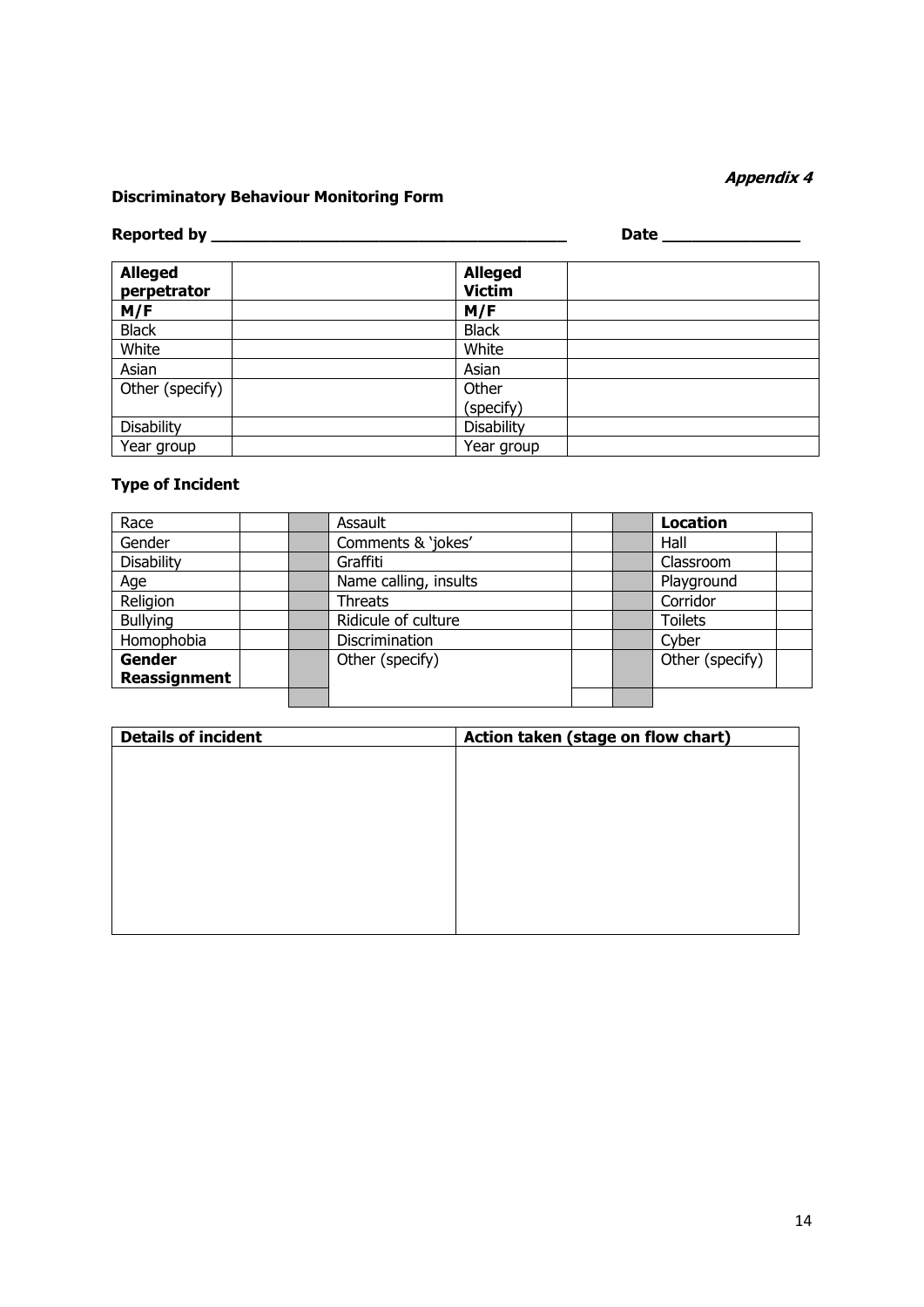#### **Stages for dealing with incidents of discriminatory behaviour - Flowchart**

(In some cases this flow chart may not always be followed in order. Consideration may need to be given to the severity of the incident and the age / emotional stage of development of the child)

- Inform classteacher/key stage leader (Headteacher should be notified but may not deal with the incident)
	- One to one discussion with child educating them about the wider implications of their actions and why they are unacceptable
	- Circle time with class (if appropriate)
	- Letter of apology to victim written during break time. Verbal apology (if appropriate)
	- Counsel victim to ensure they feel no guilt and to encourage them to report such incidents
	- Inform parents if appropriate

**1**